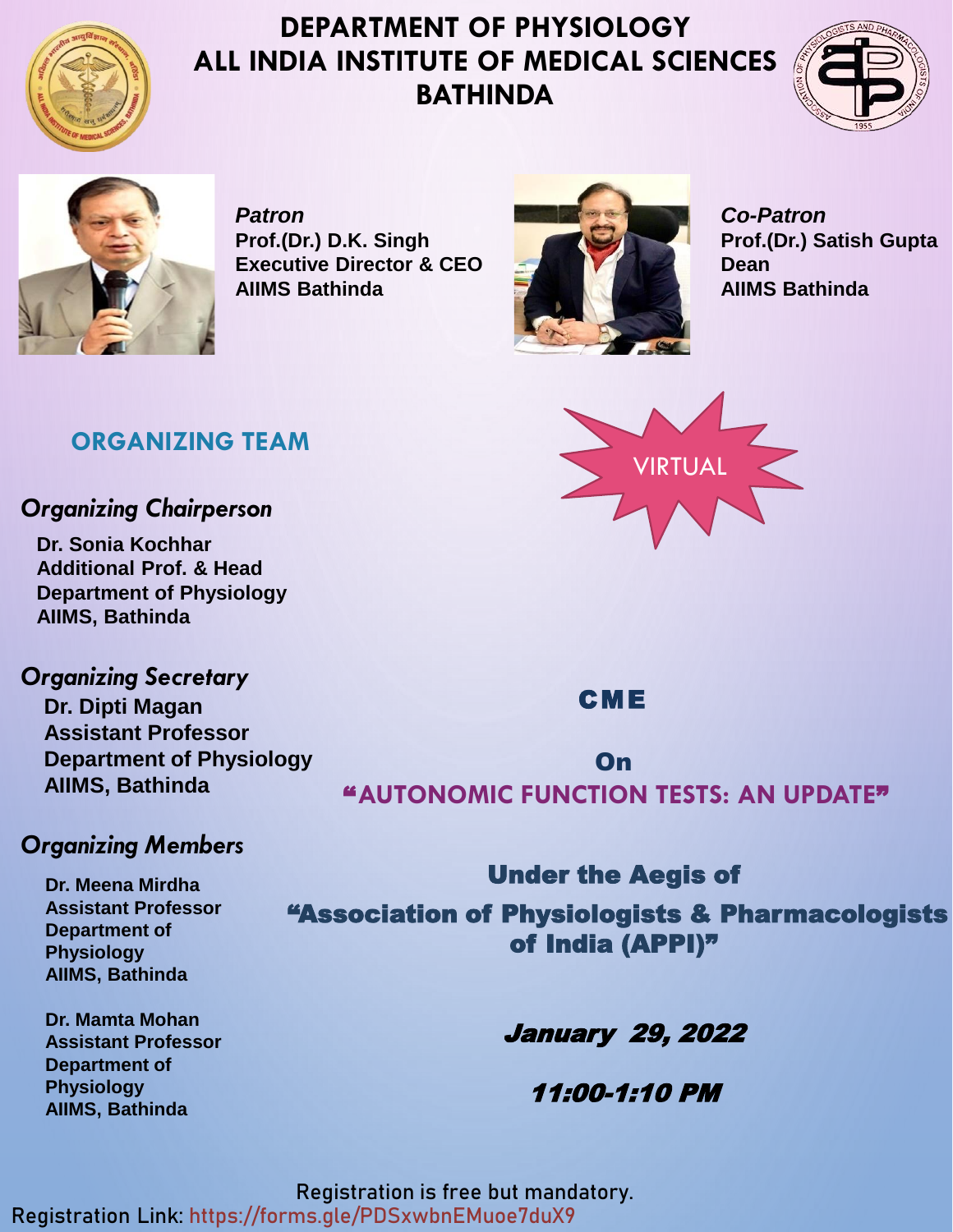## OUR CHAIRPERSONS



**Prof. (Dr) K P Kochhar Professor AIIMS, DELHI**



**Prof. (Dr) Pravati Pal Prof. & Head JIPMER, Puducherry**

**.**

## EMINENT SPEAKERS



**Prof. (Dr) KK Deepak Professor & Head AIIMS, DELHI**



**Dr. Dinu S Chandran Additional Professor AIIMS, DELHI**



**Dr Poorvi Kulshrestha Additional Professor AIIMS, Rishikesh**